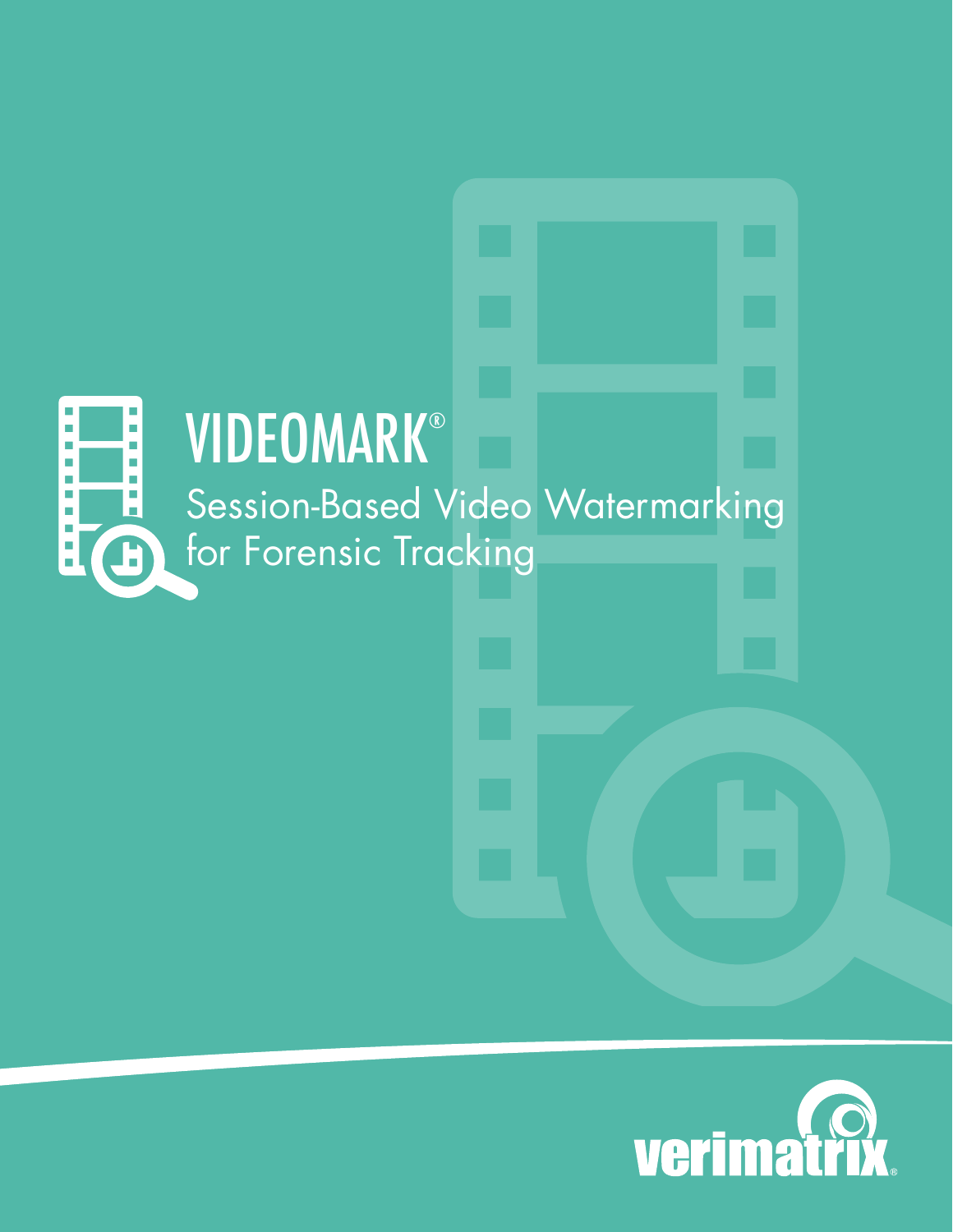# PROTECT VALUABLE CONTENT OVER ITS FULL LIFECYCLE

## THE CHALLENGE

The emergence of 4K/UHD content has come with a comprehensive set of new security requirements from MovieLabs. Standard conditional access systems are no longer deemed sufficient so operators must deploy a video watermarking solution to obtain valuable content such as:

- Premium 4K/UHD
- Live action sports
- Early release window/video on demand



Redistribution threat is curtailed using VideoMark for embedding and extraction.

## THE SOLUTION

Verimatrix is the only company to offer a fully integrated watermarking solution with ultra security level alongside VCAS key management for UHD/4K content on both managed and unmanaged networks. The VideoMark® watermarking solution is comprised of time-proven technologies combined with innovative approaches. It enables rights owners and pay TV operators to directly address key challenges in maximizing the revenue potential of high value content such as live action sports, UHD/4K video and premium, early release video-on-demand.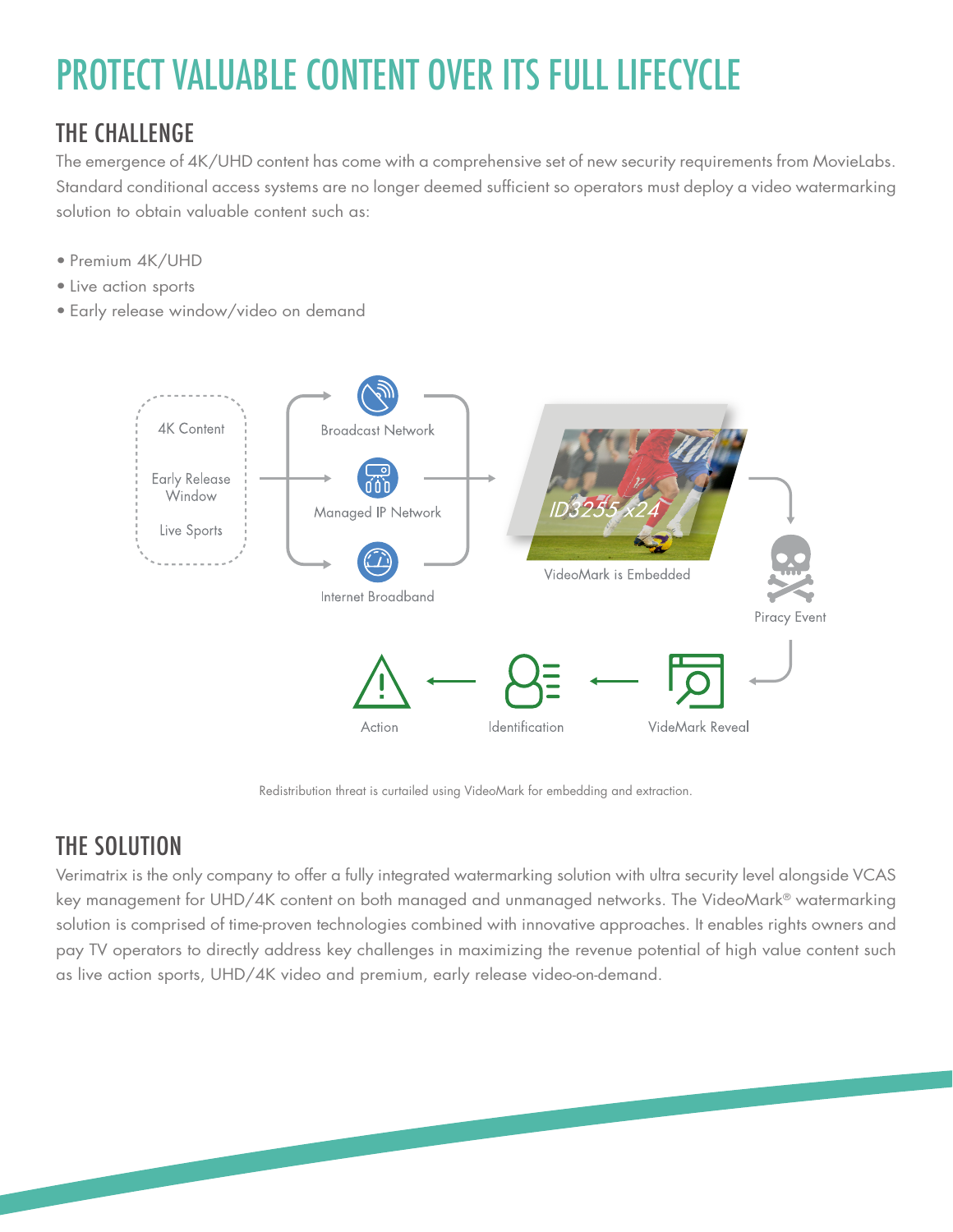## WHY VERIMATRIX VIDEOMARK®

Verimatrix released the industry's first digital forensic watermark that can track piracy to the source in 2005. The company has invested more than 12 years of research and development into a robust watermarking solution. Verimatrix's focus on security specific solutions and seamless customer deployments has been further proven through industry validations:

- The integration of VideoMark forensic watermarking with Samsung's next-generation smart TVs to establish a secure chain-of-custody across the UHD ecosystem
- An unmatched number of pre-integrated set-top box manufacturers and chipset vendors
- Four-time winner of the CSI award for best ultra HD TV technology

## VIDEOMARK SOLUTION SET

Verimatrix VideoMark technology offers a set of tools that embed and extract watermarks in client devices, a more scalable approach than server-side watermarking. No pre-processing of the video content or specific headend integration is necessary to utilize these powerful tools:

- VideoMark Forensic Profile: session-based, user-specific tracking and source identification
- VideoMark Live Profile: real-time marking and blocking of live content leaks
- VideoMark Reveal: embedded payload extraction with tightly controlled cloud application

Deployment is streamlined through the pre-integration of our ViewRight® Secure Player on VideoMark OTT client devices (Android, iOS, PC, Mac, etc.).